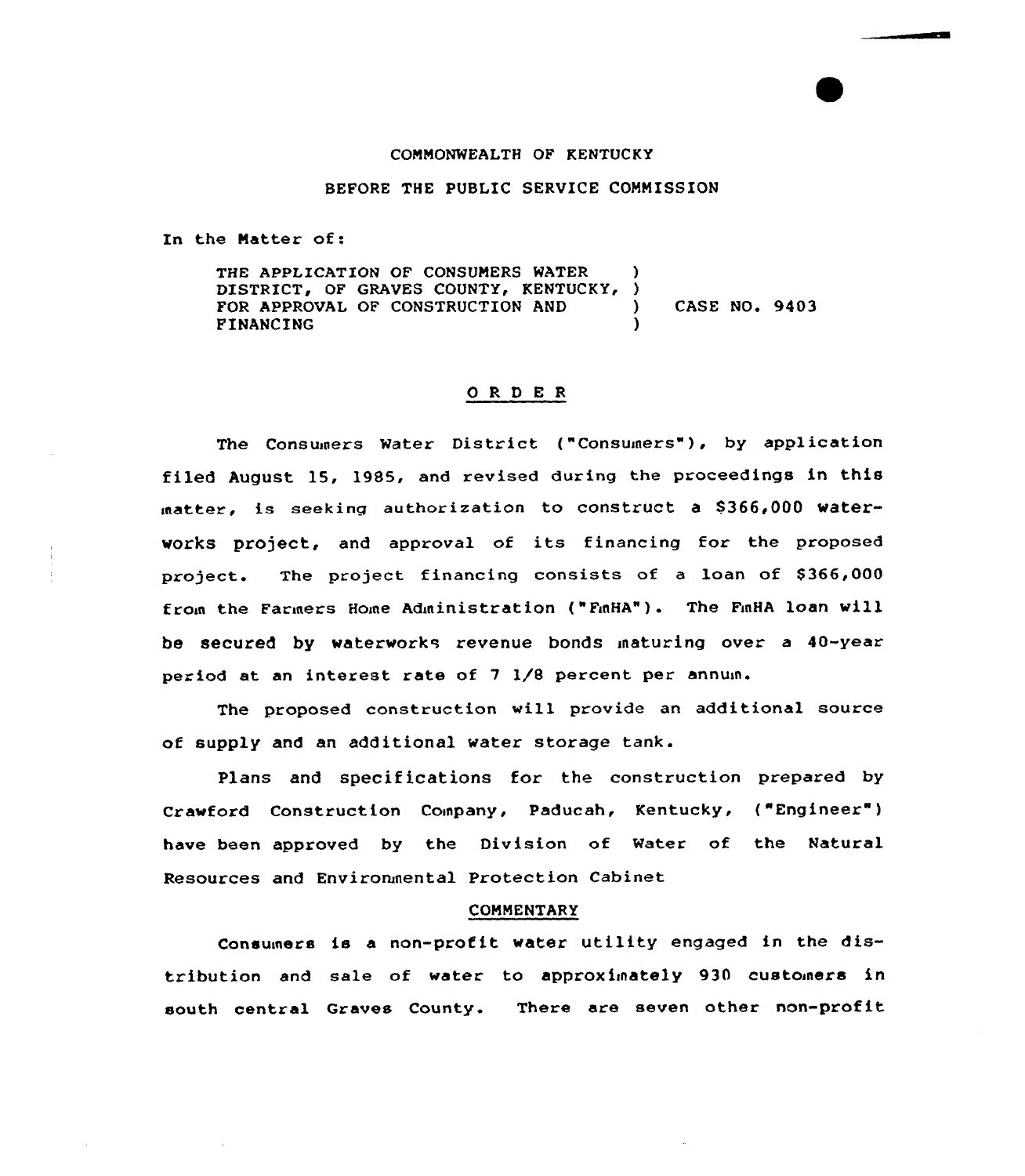water utilities providing water service in Graves County, The Pancy Parin Water District, the Hardeinan Mater District, the Hendron Water District, the Hickory Mater District, the Sedalia Water District, the South Graves County Mater District and the Syinsonia Mater District all provide water service to various portions of Graves County.

KRS 74.361 states in part:

 $\mathcal{L}^{\mathcal{L}}$  and the set of the set of the set of the set of the  $\mathcal{L}^{\mathcal{L}}$ 

The general assembly of the Commonwealth of Kentucky deterinines as <sup>a</sup> legislative finding of fact that reduction of the nunber of operating fact that reduction of the number of operating<br>water districts in the Commonwealth will be in the public interest, in that inergers of such districts will tend to eliminate wasteful duplication of costs and efforts, result in a sounder and more<br>businesslike degree of management and ultimately<br>result in greater economies, less cost, and a higher degree of service to the general public; and that the public policy favors the merger of water<br>districts wherever feasible.

In view of the legislative inandate, the Conunission is of the opinion that Consumers should seriously consider inerging with the above listed Water Districts.

#### CONTINUITY OP ADEQUATE AND RELIABLE SERVICE

Consumers' Engineer has provided information which appears to indicate that reliable and adequate service can be inaintained throughout the expanded system after completion of the proposed construction. The Cojninission is concerned, however, that Consumers' service to its customers in the higher elevations of its service area and on its sinall dianeter water lines inay not be adequate in the long term.

The Commission reminds Consumers of its obligation to provide adequate and reliable service to all of its customers. Consumers

 $-2-$ 

 $\mathcal{C}$  , and the set of the set of the set of the set of  $\mathcal{C}$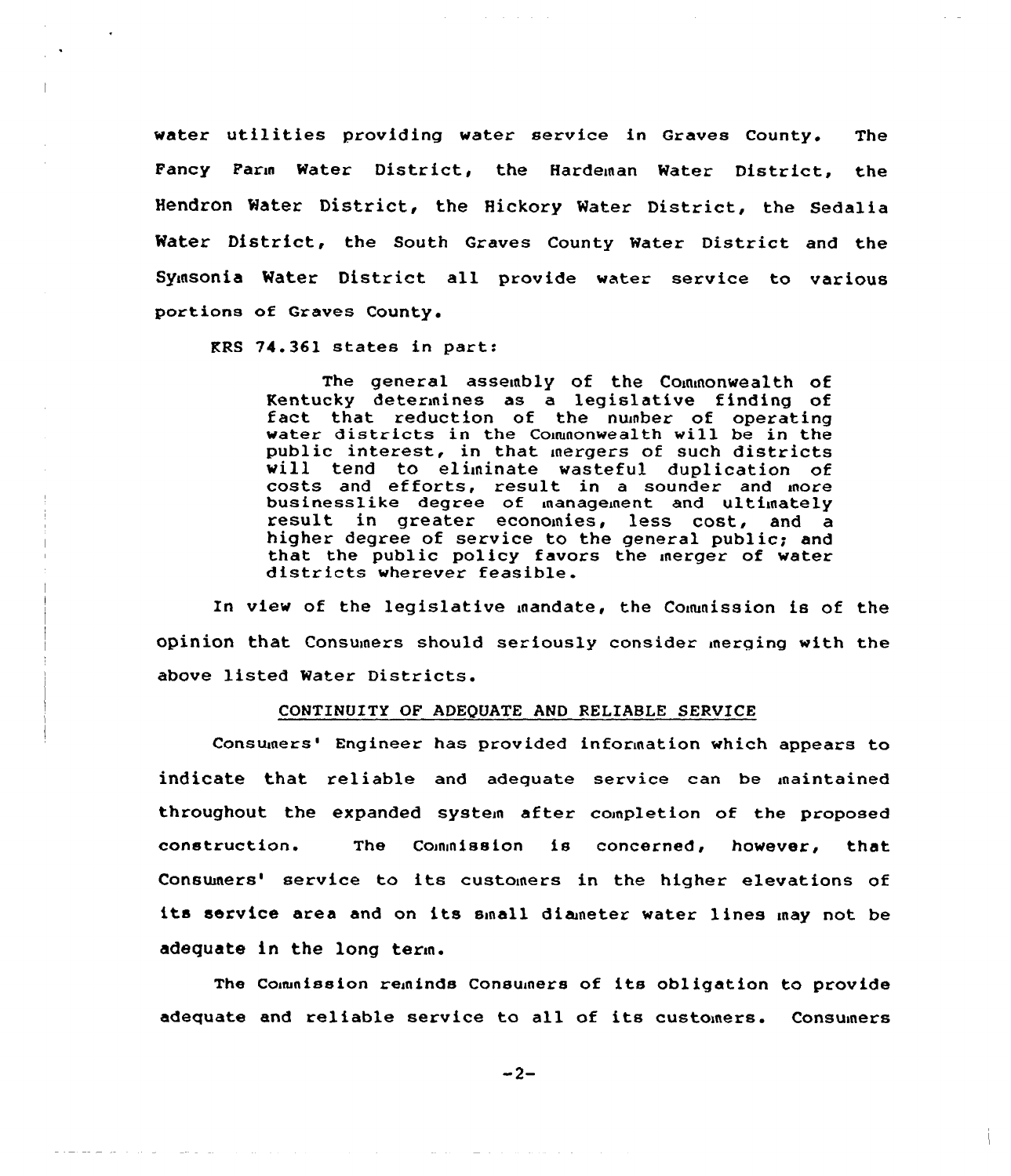should monitor the adequacy of the expanded water distribution system after construction. If this monitoring indicates that the level of service is inadequate or declining, Consumers must take necessary actions to maintain the level of service in conformance with the regulations of the Commission.

# SERVICE AREA SOUNDARIES

The Engineer has provided information which indicates that the proposed facilities are within the boundaries of Consumers. However, this same information appears to indicate that Consumers has existing facilities outside the boundaries as defined by Graves County court orders.

The Commission reminds Consumers of its obligation to comply with Chapter 74 of the Kentucky Revised Statutes with regard to its service territory and the method by which <sup>a</sup> water district may enlarge or diminish its territory.

Consumers should verify the territory that it may properly serve as defined by court order and if necessary follow the procedures as outlined in KRS <sup>74</sup> for changing its service area boundaries.

# FINDINGS AND QRDERS

The Commission, after consideration of the application and evidence of record and being advised, is of the opinion and finds that:

1. Public convenience and necessity require that the construction proposed in the application and record be performed and that <sup>a</sup> certificate of public convenience and necessity be granted.

 $-3-$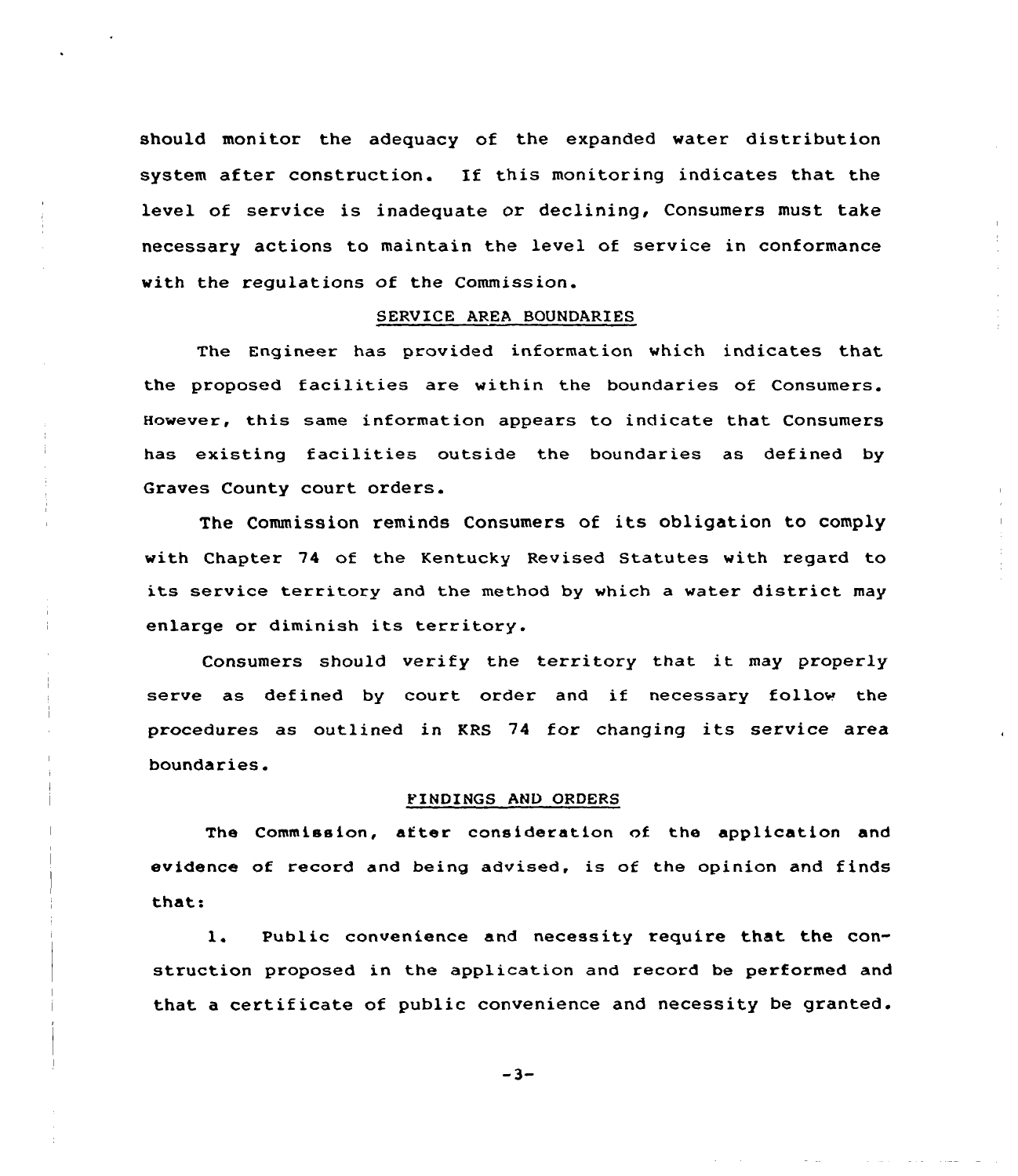2. The proposed project for the Consumers water system includes <sup>2</sup> new wells with pumps, about 1400 feet of 8-inch water main, a 100,000-gallon elevated water storage tank and miscellaneous appurtenances. The low bids received for the proposed construction totaled \$271,686 which will require about \$366,000 in project funding after allowances are made for fees, contingencies, and other indirect costs.

 $\ddot{\phantom{1}}$ 

3. Consumers should obtain approval from the Commission prior to performing any additional construction not expressly certificated by this Order.

4. Any deviations from the construction herein approved which could adversely affect service to any customer should be done only with the prior approval of this Commission.

5. Consumers should furnish duly verified documentation of the total costs of this project including the cost of construction and all other capitalized costs (engineering, legal, administrative, etc.) within <sup>60</sup> days of the date that construction is substantially completed. Said construction costs should be classified into appropriate plant accounts in accordance with the Uniform System of Accounts for Water Utilities prescribed by this Commission.

6. Consumers'ontract with its Engineer should require construction inspection under the general supervision of a professional engineer with a Kentucky registration in civil or mechanical engineering to insure that the construction work is done in accordance with the contract plans and specifications and

 $-4-$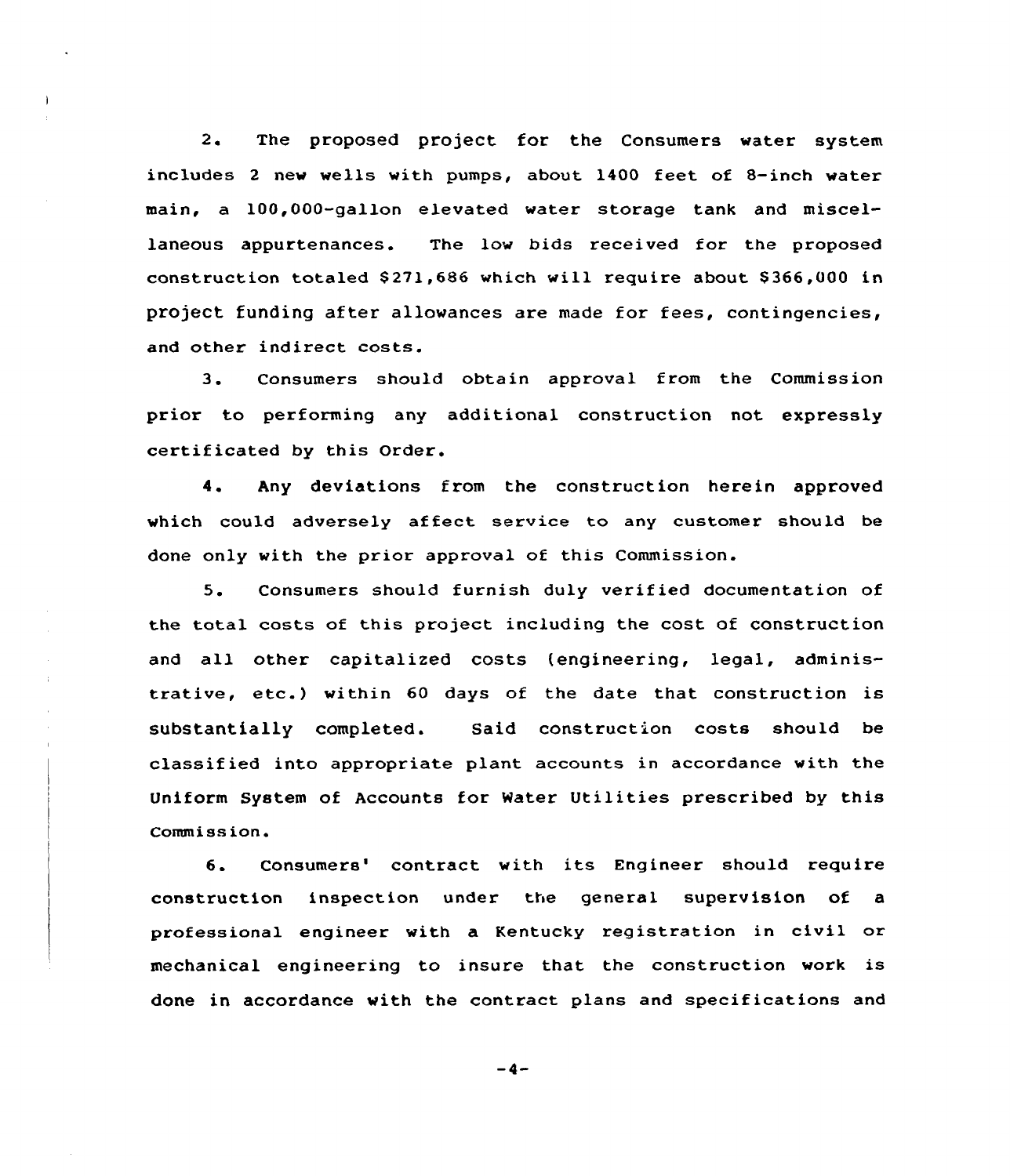in conformance with the best practices of the construction trades involved in the project.

 $\sim$   $\sim$ 

7. Consumers should require the Engineer to furnish <sup>a</sup> copy of the "as-built" drawings and a signed statement that the construction has been satisfactorily completed in accordance with the contract plans and specifications within 60 days of the date of substantial completion of this construction.

8. Consumers should investigate the feasibility of merging with the Fancy Farm Water District, the Hardeman Water District, the Hendron Water District, the Hickory Water District, the Sedalia Water District, the South Graves County Water District and the Symsonia Water District. Consumers should file <sup>a</sup> written report on the results of its investigation with the Commission within 90 days of the date of this Order.

9. The financing plan proposed by Consumers is for lawful objects within the corporate purposes of its utility operations, is necessary and appropriate for and consistent with the proper performance of services to the public and will not impair its ability to perform these services and should, therefore, be approved.

l0. The financing secured by Consumers for this project will be needed to pay for the work herein approved. Consumers' financing plan should, therefore, be approved.

IT IS THEREFORE ORDERED that:

l. Consumers be and it hereby is granted <sup>a</sup> certificate of public convenience and necessity to proceed with the proposed

$$
-5-
$$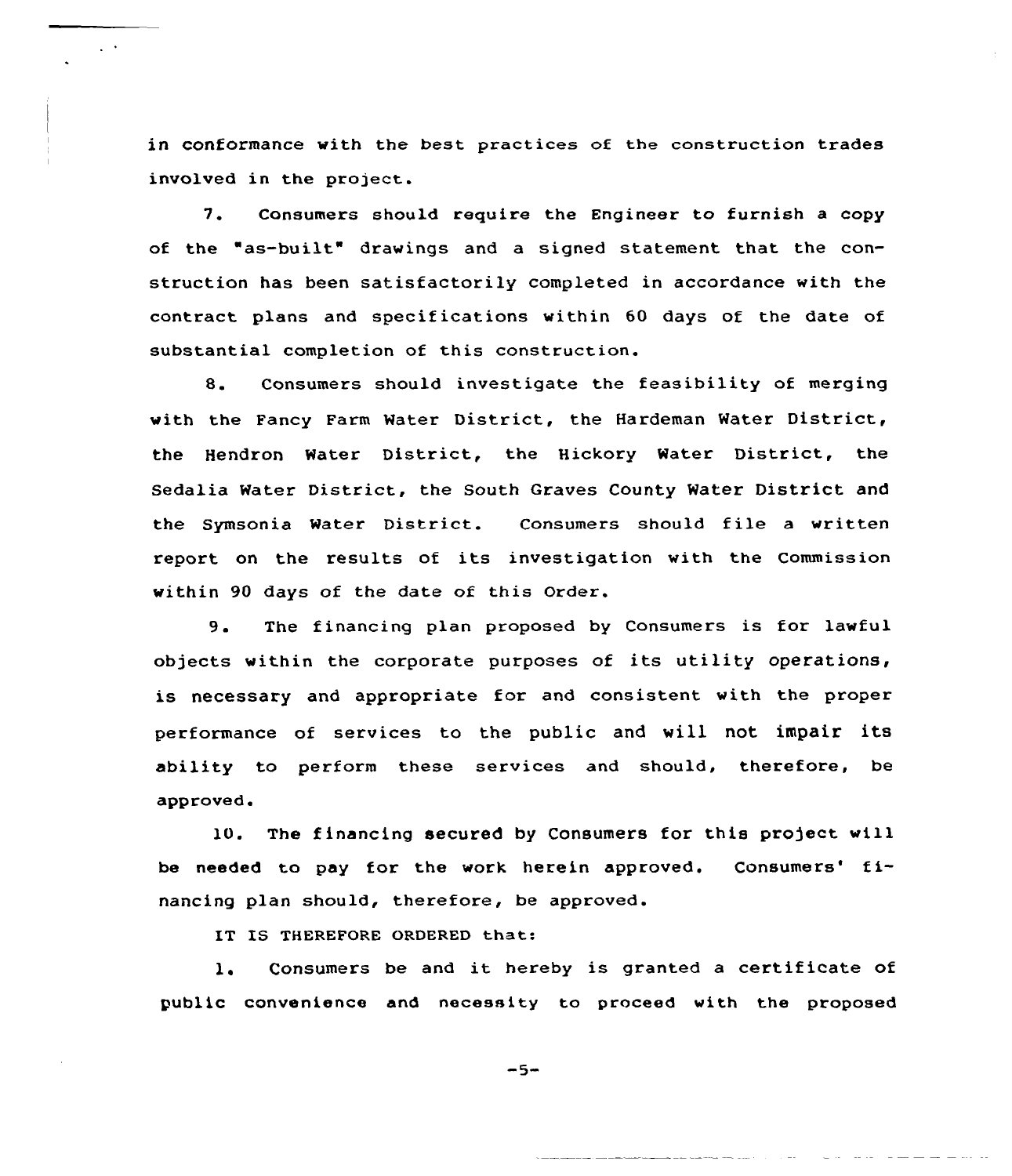construction project as set forth in the drawings and specifications of record herein.

2. Consumers' plan of financing consisting of a loan from the FMHA in the amount of  $$366,000$  with an interest rate of 7  $1/8$ percent and <sup>a</sup> 40-year term be and it hereby is approved.

3. If under new FmHA loan conditions Consumers is notified and granted the option of accepting a lower interest rate at the date of closing, Consumers' shall file with the Commission the FmHA notification of the lower interest rate and shall provide all correspondence from and to FmHA concerning this notification within 30 days of the closing date.

4. Consumers shall file <sup>a</sup> statement of the interest rate accepted from FmHA within 30 days of the date of closing.

5. If Consumers accepts an interest rate different from the rate approved herein, it shall file amended pages to its bond resolution and an amended amortization schedule.

6. If Consumers is eligible but does not take advantage of <sup>a</sup> lower interest rate at the time of closing, it shall fully document why the lower rate was not accepted showing an analysis of the higher costs associated with the loan over its life.

7. Consumers shall comply with all matters set out in Findings <sup>3</sup> through <sup>8</sup> as if the same were individually so ordered.

Nothing contained herein shall be deemed a warranty of the Commonwealth of Kentucky, or any agency thereof, of the financing herein authorized.

 $-6-$